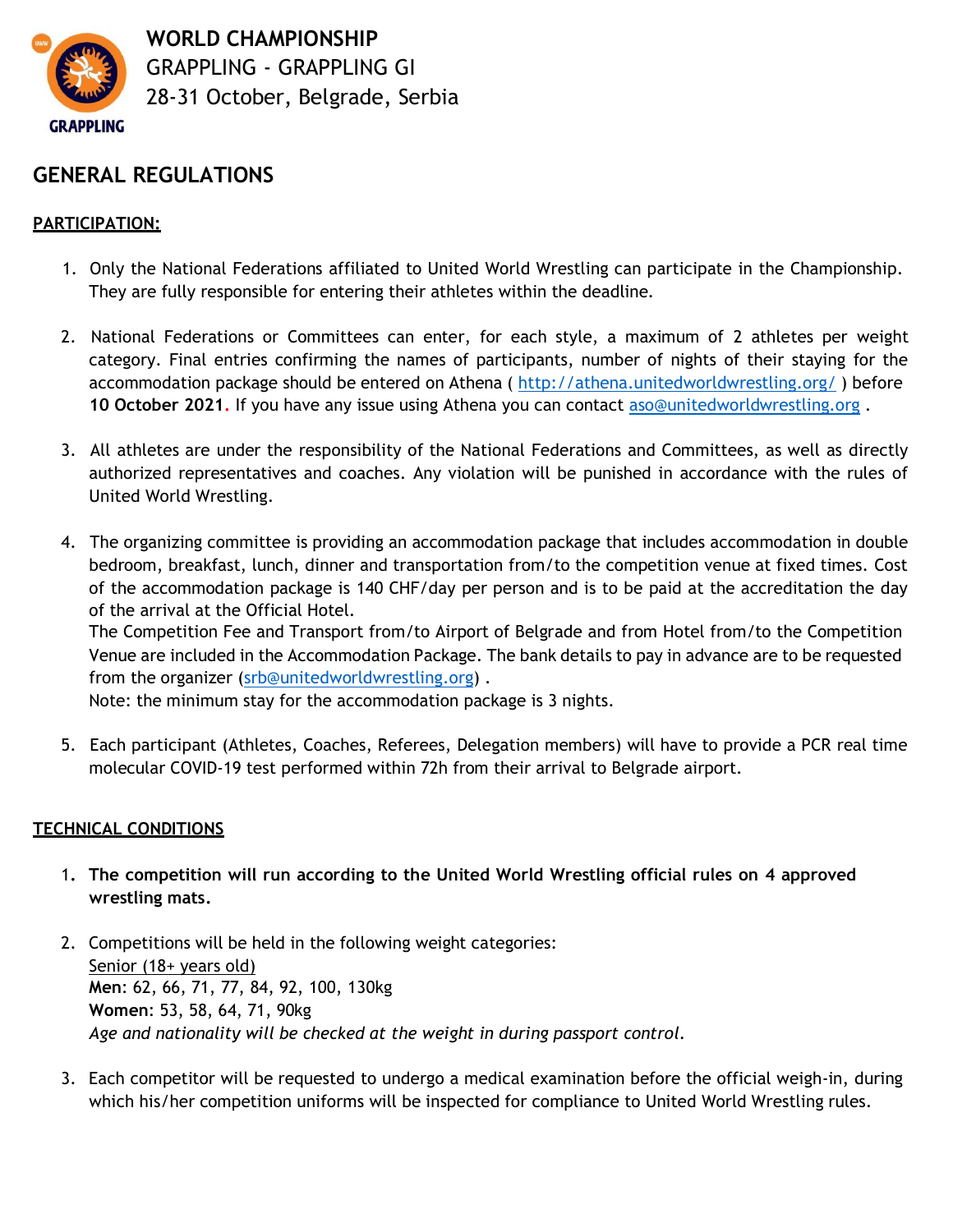

**WORLD CHAMPIONSHIP** GRAPPLING - GRAPPLING GI 28-31 October, Belgrade, Serbia

- 4. The drawing of lots for position in the brackets will be done by computer during the creation of the brackets.
- 5. The competitors are allowed to enter several styles, provided that they undergo the official weigh-in held the morning before the beginning of each style. If a registered athlete has not turned up by the end of the official weigh-in time to check his/her weight, he/she will be removed from the brackets and will not be allowed to compete.
- 6. All Athletes and Referees are required to have the United World Wrestling License for the competition year 2021 that includes health insurance. Licenses must be purchased online by each National Federation through Athena (<http://athena.unitedworldwrestling.org/> ) at the cost of 100 CHF. If you have any issue using Athena you can contact [aso@unitedworldwrestling.org](mailto:aso@unitedworldwrestling.org). To purchase a license online, it is required to submit a medical certificate, a copy of the passport and a digital photo of the athlete.
- 7. Each competitor will be required to wear approved competition uniform complying with the international regulations of United World Wrestling, that is:

**Grappling**: Board shorts and a rashguard. The first competitor called shall wear an overall red rashguard and the second one an overall blue rashguard (Shorts shall be either of the matching assigned red and blue color or of a neutral color, such as black, white or grey).

**Grappling GI**: The first competitor called shall wear a red Gi and a red belt and the second one a blue Gi and a blue belt. The country's abbreviation must appear on the back of the athletes' competition uniform.

- 8. Individual prizes will be given to each weight category:
	- 1st place 1 gold medal, certificate
	- 2nd place 1 silver medal, certificate
	- 3rd places 2 bronze medals, certificates
- 9. The first three teams in each style will receive a cup.
- 10. The organizer will conduct random anti-doping test. The categories concerned will be selected and publicly announced at the end of the competition. The laboratory used to analyse these tests will be IOC/WADA approved. The procedure for undertaking the tests and transporting the samples to the laboratory is laid down in the United World Wrestling Regulations and in WADA's Anti-Doping Code.
- 11. Each delegation participating with more than 3 athletes (all styles combined) is required to enter at least 1 referee (referee) of the highest category available in the country. over 15 athletes 2 referees, over 30 athletes at least 3 referees. Countries that do not fulfill the requirement will be penalized for CHF 500.

#### **OFFICIAL CEREMONIES**

- 1. The team leaders must confirm their country's national anthem at the time of accreditation in order to avoid any unpleasant situation at the time of the award ceremonies.
- 2. Each participating team must be present at the opening ceremony according to the organizing committee's instructions.
- **3.** The national anthem will be played for each individual and team champions.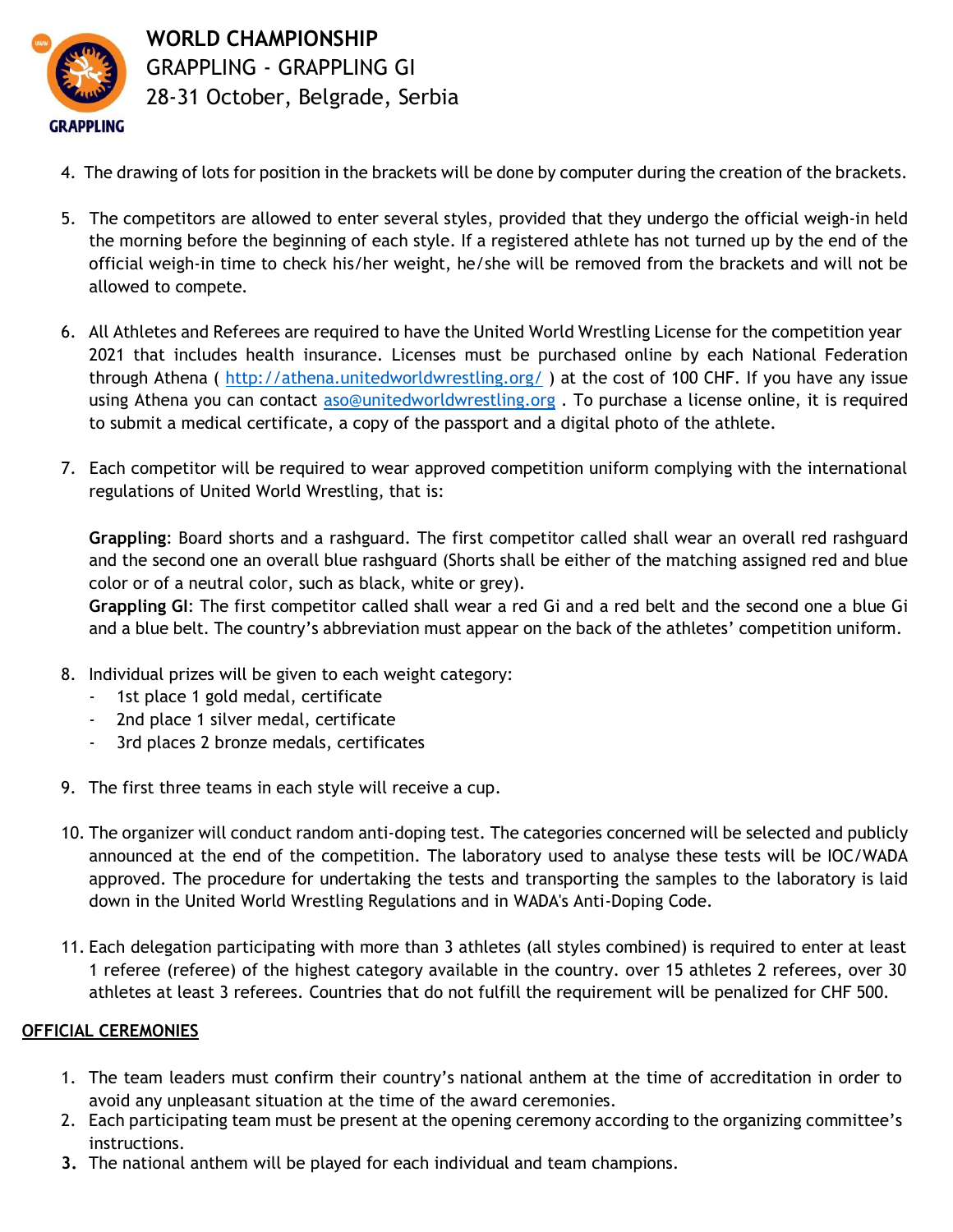

**WORLD CHAMPIONSHIP** GRAPPLING - GRAPPLING GI 28-31 October, Belgrade, Serbia

## **COMPETITION PROGRAM**

| SENIOR WORLD GRAPPLING CHAMPIONSHIP                 |                 |                                                                                                 |  |
|-----------------------------------------------------|-----------------|-------------------------------------------------------------------------------------------------|--|
| 26.10.2021                                          | All day         | Arrival of the Delegations                                                                      |  |
| 27.10.2021                                          | 17:00           | Final time for Accreditation                                                                    |  |
|                                                     | $17:00 - 19:00$ | Referee Seminar                                                                                 |  |
|                                                     | $19:00 - 20:00$ | <b>Technical Conference</b>                                                                     |  |
|                                                     | $20:00 - 21:00$ | Draw for Grappling Gi                                                                           |  |
| 28.10.2021<br><b>Seniors</b><br><b>Grappling Gi</b> | $08:00 - 09:00$ | Medical examination, weigh-in - Grappling Gi<br>Men: 62, 66, 84, 130kg<br>Women: 53, 71, 90kg   |  |
|                                                     | $11:00 - 15:00$ | Elimination Rounds - Grappling Gi<br>Men: 62, 66, 84, 130kg<br>Women: 53, 71, 90kg              |  |
|                                                     | $15:00 - 17:30$ | Lunch Break                                                                                     |  |
|                                                     | $17:30 - 18:30$ | Repechage and Finals for Bronze - Grappling Gi<br>Men: 62, 66, 84, 130kg<br>Women: 53, 71, 90kg |  |
|                                                     | $18:30 - 21:00$ | Final Rounds, Award Ceremony - Grappling Gi<br>Men: 62, 66, 84, 130kg<br>Women: 53, 71, 90kg    |  |
|                                                     | $08:00 - 09:00$ | Medical examination, weigh-in - Grappling Gi<br>Men: 71, 77, 92, 100kg<br>Women: 58, 64kg       |  |
|                                                     | $11:00 - 15:00$ | Elimination Rounds - Grappling Gi<br>Men: 71, 77, 92, 100kg<br>Women: 58, 64kg                  |  |
| 29.10.2021                                          | $15:00 - 17:30$ | Lunch Break                                                                                     |  |
| <b>Seniors</b><br><b>Grappling Gi</b>               | 17:00           | Draw for Grappling                                                                              |  |
|                                                     | $17:30 - 18:30$ | Repechage and Finals for Bronze - Grappling Gi<br>Men: 71, 77, 92, 100kg<br>Women: 58, 64kg     |  |
|                                                     | $18:30 - 21:00$ | Final Rounds, Award Ceremony - Grappling Gi<br>Men: 71, 77, 92, 100kg<br>Women: 58, 64kg        |  |